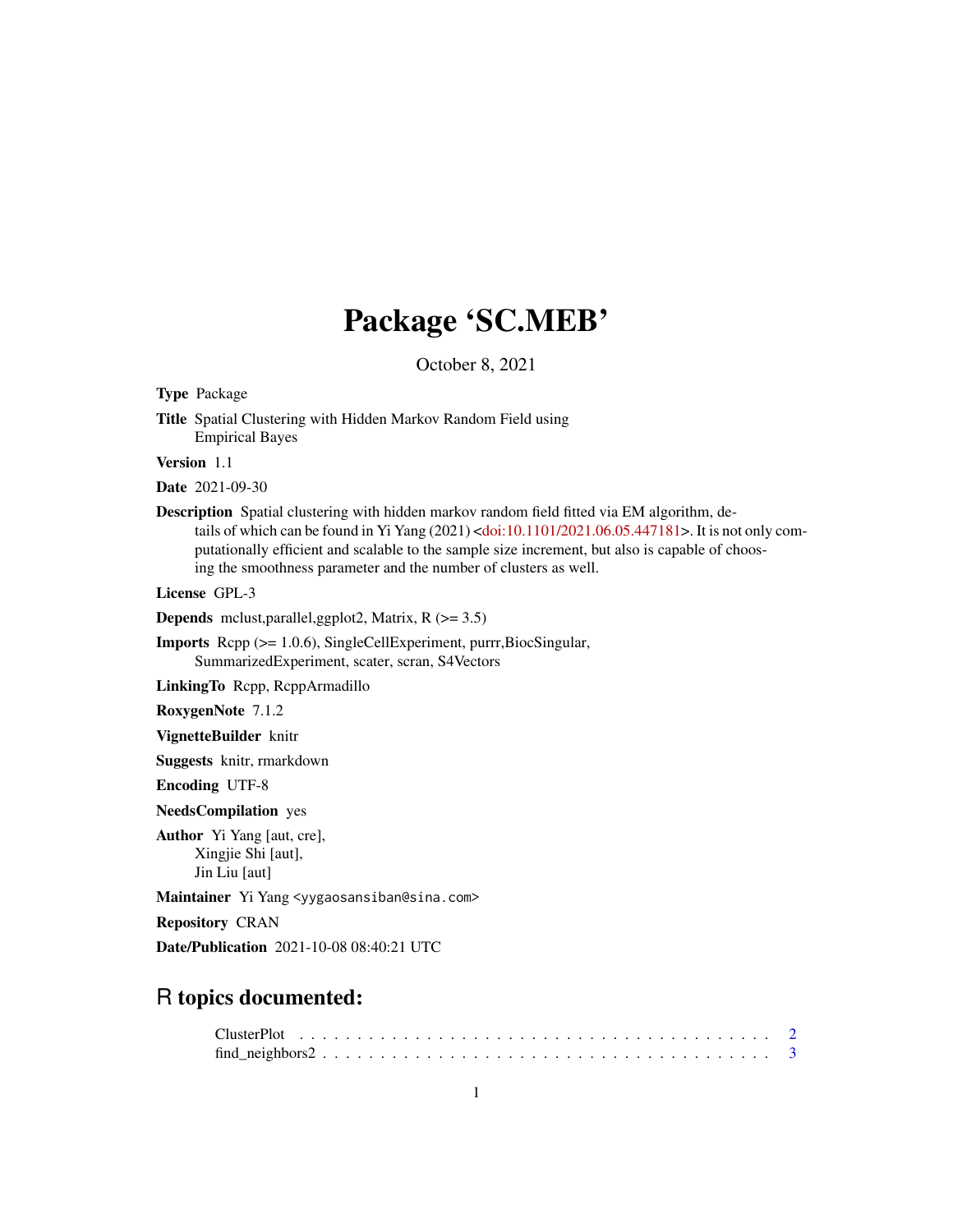#### <span id="page-1-0"></span>2 ClusterPlot

ClusterPlot *ClusterPlot.*

#### Description

The function ClusterPlot is used to Visualize spatial clusters.

#### Usage

ClusterPlot(out, pos, size = 5, shape = 15)

#### Arguments

| out   | is the output of function select K.                                                                              |
|-------|------------------------------------------------------------------------------------------------------------------|
| pos   | is a n-by-2 matrix of position.                                                                                  |
| size  | is a positive value for characterizing the size of point in the plot, which is the<br>same as size in ggplot2.   |
| shape | is a positive value for characterizing the shape of point in the plot, which is the<br>same as shape in ggplot2. |

#### Details

The function ClusterPlot is used to Visualize spatial clusters.

#### Value

a ggplot2 object.

```
pos = cbind(rep(1:5, each=5), rep(1:5, 5))
out = list()
out[[1]] = ""
out[[2]] = rep(1:5, each = 5)ClusterPlot(out, pos)
```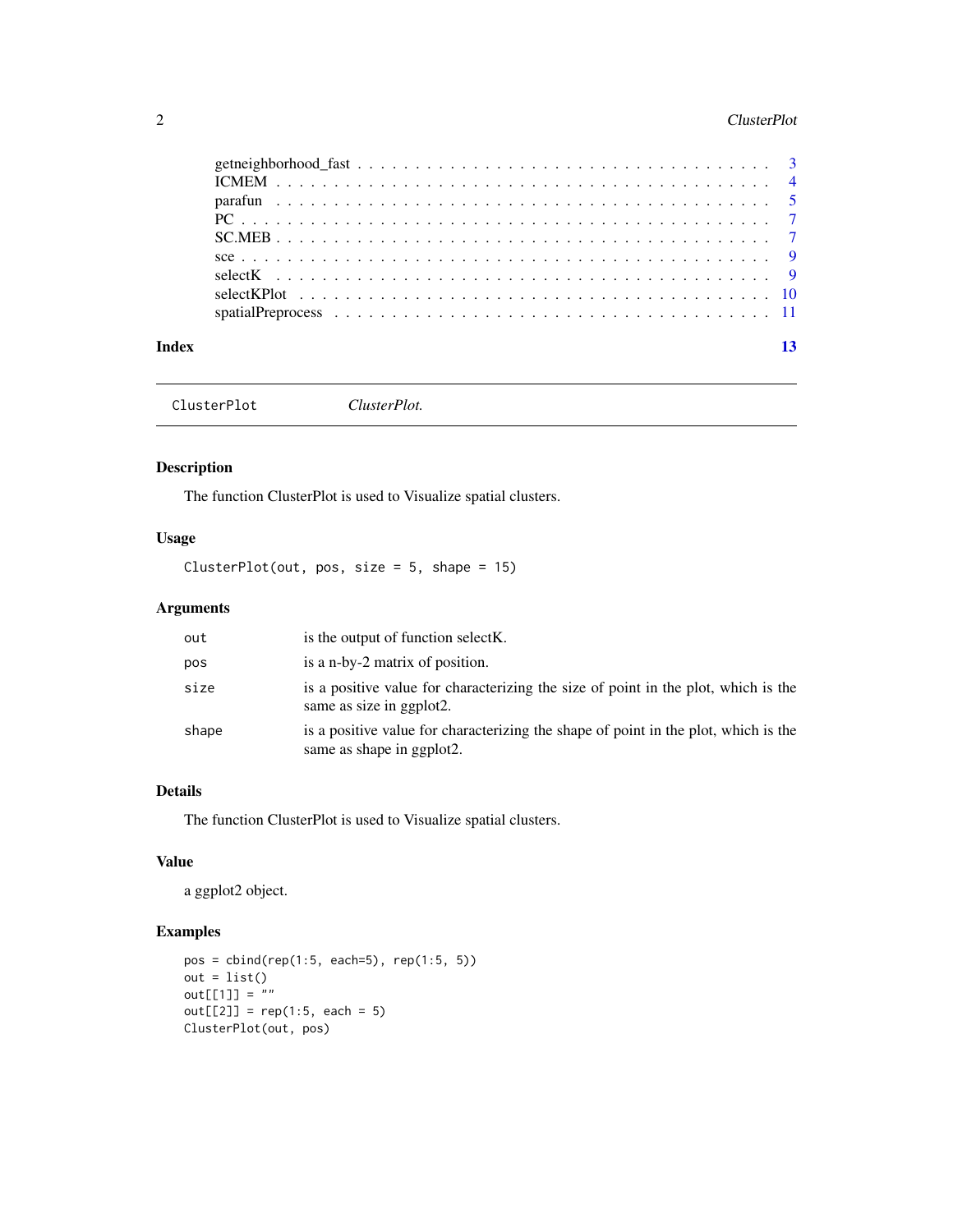<span id="page-2-0"></span>find\_neighbors2 *find\_neighbors2.*

#### Description

find\_neighbors2 was used to find the neighborhood of spot.

#### Usage

```
find_neighbors2(sce, platform)
```
#### Arguments

| is a Single Cell Experiment object containing PCA and position informatin.                                                                                                                                                      |
|---------------------------------------------------------------------------------------------------------------------------------------------------------------------------------------------------------------------------------|
| is the name of spatial transcriptomic platform. Specify 'Visium' for hex lat-<br>tice geometry or 'ST' for square lattice geometry. Specifying this parameter is<br>optional as this information is included in their metadata. |
|                                                                                                                                                                                                                                 |

#### Details

find\_neighbors2 was used to find the neighborhood of spot.

#### Value

a sparse matrix recording the information of neighborhood.

#### Examples

```
data(sce)
platform = "ST"
Adj <- find_neighbors2(sce, platform)
```
getneighborhood\_fast *getneighborhood\_fast*

#### Description

an efficient function to find the neighborhood based on the matrix of position and a pre-defined cutoff

#### Usage

```
getneighborhood_fast(x, cutoff)
```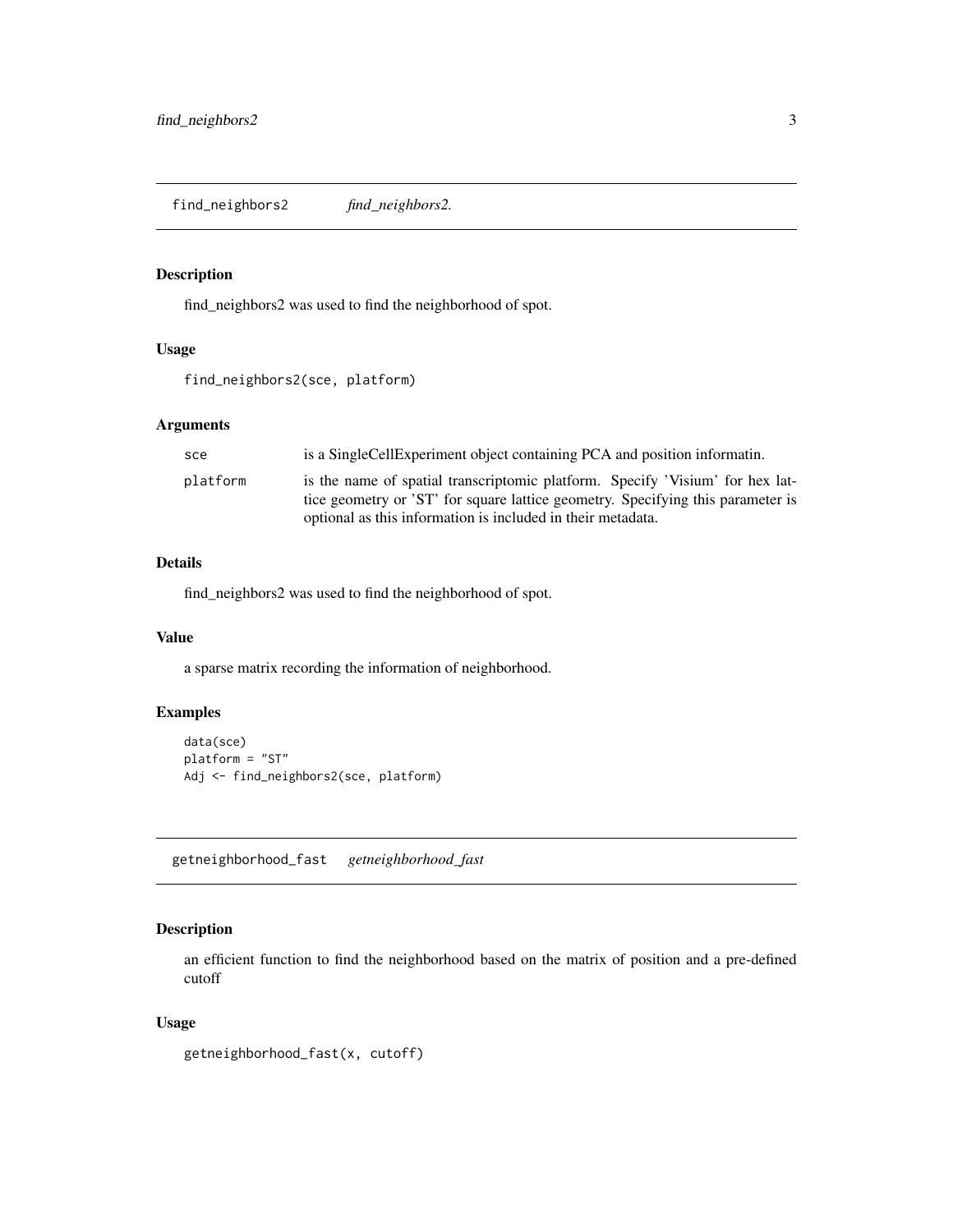#### <span id="page-3-0"></span>Arguments

|        | is a n-by-2 matrix of position.                                                   |
|--------|-----------------------------------------------------------------------------------|
| cutoff | is a threashold of Euclidean distance to decide whether a spot is an neighborhood |
|        | of another spot. For example, if the Euclidean distance between spot A and B is   |
|        | less than cutoff, then A is taken as the neighbourhood of B.                      |

#### Value

A sparse matrix containing the neighbourhood

#### Examples

```
pos = cbind(rep(1:5, each=5), rep(1:5, 5))
Adj = getneighborhood_fast(pos, 2)
```

| ICMEM. |
|--------|
|--------|

### Description

The function ICMEM was used to conduct spatial clustering with hidden Markov random field for a sequence of beta and fixed number of clusters

#### Usage

```
ICMEM(
 y,
  x_int,
 Adj,
 mu_int,
 sigma_int,
  alpha,
 beta_grid,
 PX,
 maxIter_ICM,
 maxIter
)
```

| V         | is a matrix of PCs containing gene expression.                                    |
|-----------|-----------------------------------------------------------------------------------|
| x_int     | is a vector of initial cluster label.                                             |
| Adj       | is a matrix containing neighborhood information generated by find neighbors2.     |
| mu_int    | is a initial mean vector, we often generated it by Gaussian mixture model.        |
| sigma_int | is a initial co-variance matrix. we often generated it by Gaussian mixture model. |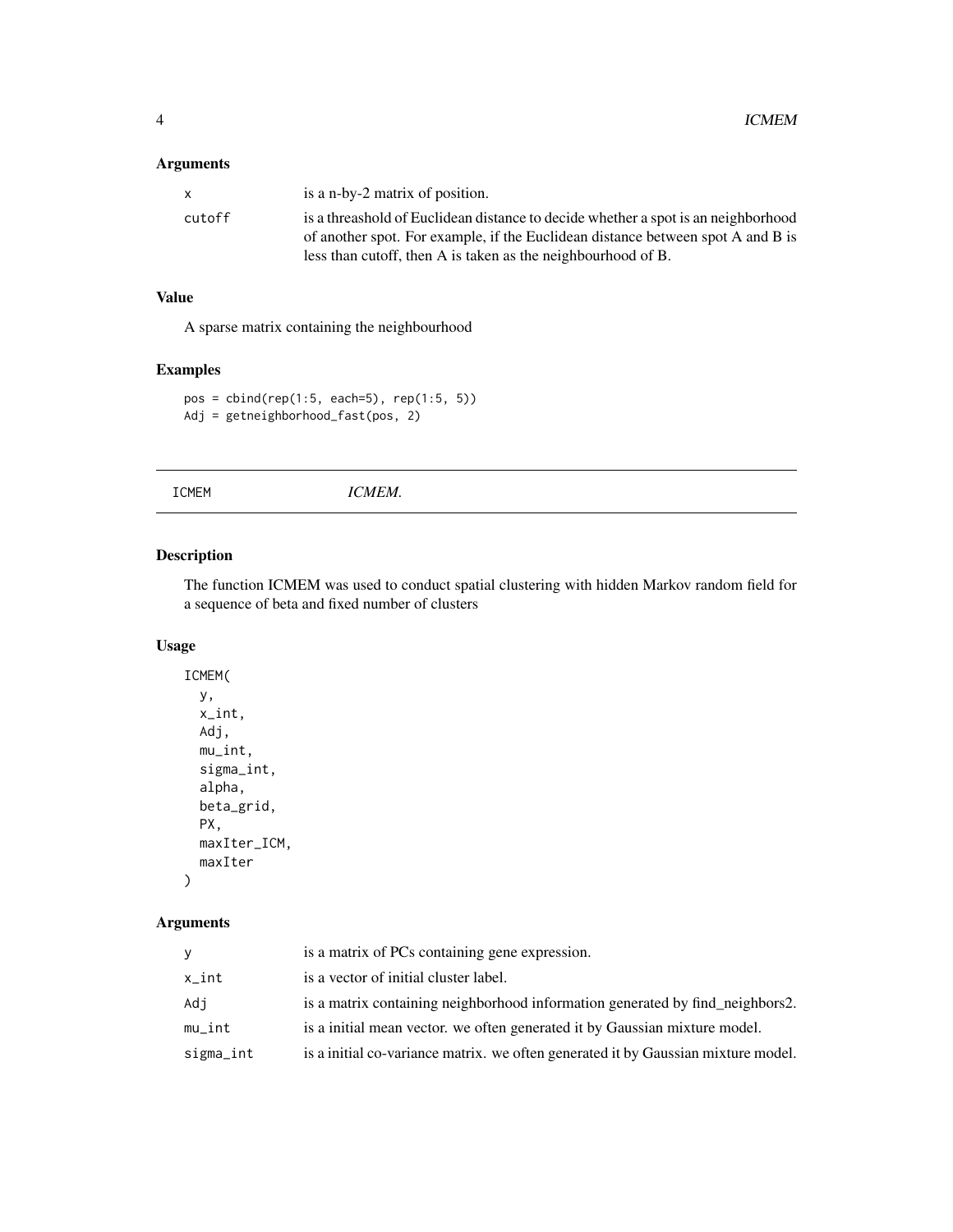#### <span id="page-4-0"></span>parafun 55 to 55 million of the contract of the contract of the contract of the contract of the contract of the contract of the contract of the contract of the contract of the contract of the contract of the contract of th

| alpha       | is a intercept.                                                        |
|-------------|------------------------------------------------------------------------|
| beta_grid   | is a sequence of smoothing parameter that can be specified by user.    |
| <b>PX</b>   | is a logical value specifying the parameter expansion in EM algorithm. |
| maxIter_ICM | is the maximum iteration of ICM algorithm.                             |
| maxIter     | is the maximum iteration of EM algorithm.                              |

#### Details

The function ICMEM was used to conduct spatial clustering with hidden Markov random field for fixed beta and fixed number of clusters

#### Value

a list.

The item 'x' is the clustering result.

The item 'gam' is the posterior probability matrix.

The item 'ell' is the opposite log-likelihood.

The item 'mu' is the mean of each component.

The item 'sigma' is the variance of each component.

#### Examples

```
y = matrix(rnorm(50, 0, 1), 25,2)
pos = child(rep(1:5, each=5), rep(1:5, 5))Adj = getneighborhood_fast(pos, 1.2)
beta_grid = c(0.5,1)G = 2fit\_int = Melust(y, G = G)x_gmm <- fit_int$classification
mu_int <- unname(fit_int$parameter$mean)
sigma_int <- unname(fit_int$parameter$variance$sigma)
alpha <- -log(fit_int$parameter$pro)*0
reslist \leq ICMEM(y = y, x_int = x_gmm, Adj = Adj, mu_int = mu_int, sigma_int = sigma_int,
alpha = alpha, beta_grid = beta_grid,
PX = TRUE, maxIter\_ICM = 10, maxIter = 50)
```
parafun *parafun.*

#### Description

The function parafun implements the model SC-MEB for fixed number of clusters and a sequence of beta with initial value from Gaussian mixture model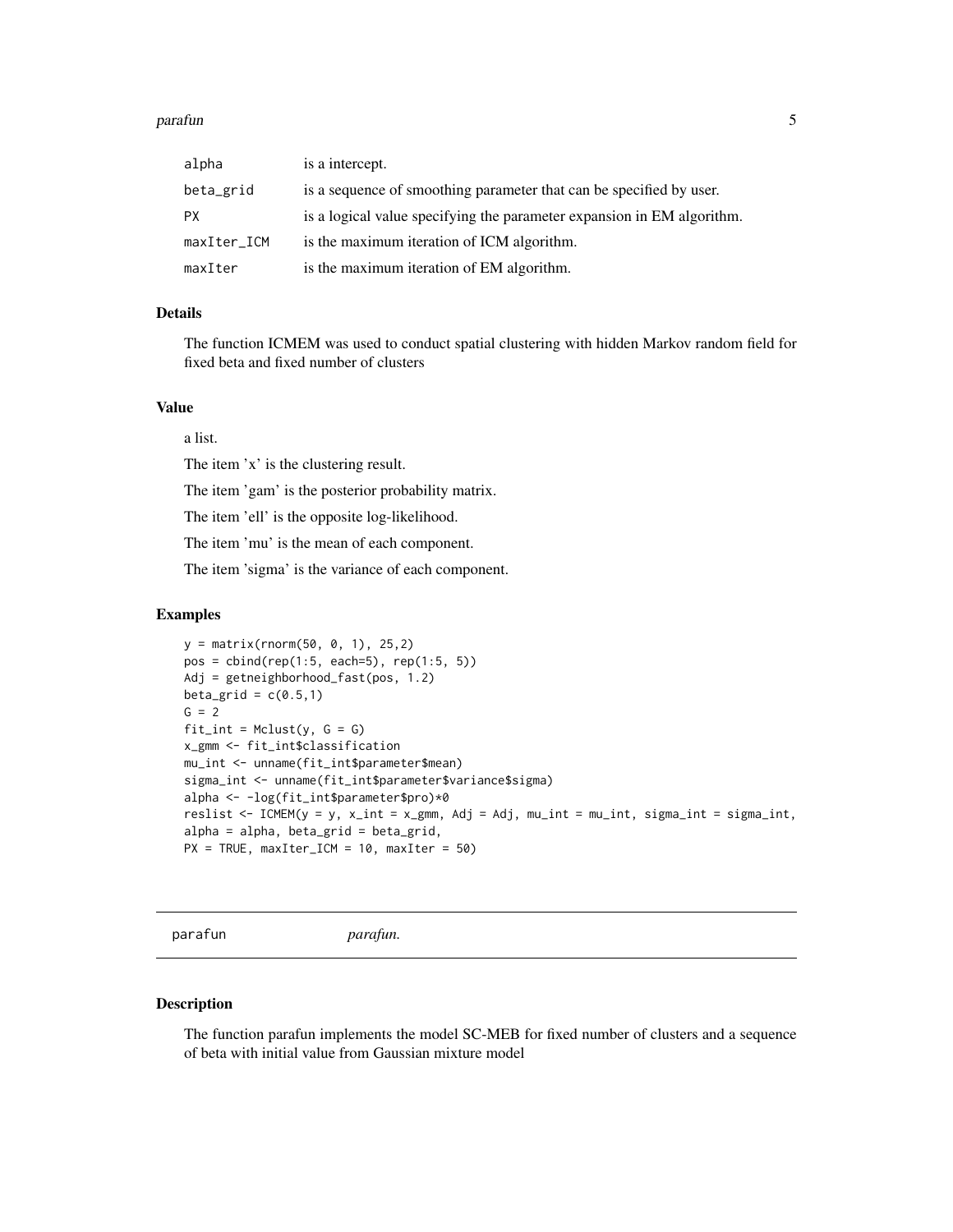#### 6 parafunction of the control of the control of the control of the control of the control of the control of the control of the control of the control of the control of the control of the control of the control of the contr

#### Usage

```
parafun(
 y,
 Adj,
  G,
  beta_grid = seq(0, 4, 0.2),
 PX = TRUE,maxIter\_ICM = 10,
 maxIter = 50
)
```
#### Arguments

| У           | is n-by-d PCs.                                                                                                     |
|-------------|--------------------------------------------------------------------------------------------------------------------|
| Adj         | is a sparse matrix of neighborhood.                                                                                |
| G           | is an integer specifying the numbers of clusters.                                                                  |
| beta_grid   | is a numeric vector specifying the smoothness parameter of Random Markov<br>Field. The default is $seq(0,4,0.2)$ . |
| <b>PX</b>   | is a logical value specifying the parameter expansion in EM algorithm.                                             |
| maxIter_ICM | is the maximum iteration of ICM algorithm. The default is 10.                                                      |
| maxIter     | is the maximum iteration of EM algorithm. The default is 50.                                                       |

#### Details

The function parafun implements the model SC-MEB for fixed number of clusters and a sequence of beta with initial value from Gaussian mixture model

#### Value

a list, We briefly explain the output of the SC.MEB.

The item 'x' storing clustering results.

The item 'gam' is the posterior probability matrix.

The item 'ell' is the opposite log-likelihood.

The item 'mu' is the mean of each component.

The item 'sigma' is the variance of each component.

```
y = matrix(rnorm(50, 0, 1), 25,2)
pos = child(rep(1:5, each=5), rep(1:5, 5))Adj_sp = getneighborhood_fast(pos, 1.2)
beta_grid = c(0.5,1)G = 2out = parafun(y, Adj_sp, G, beta_grid)
```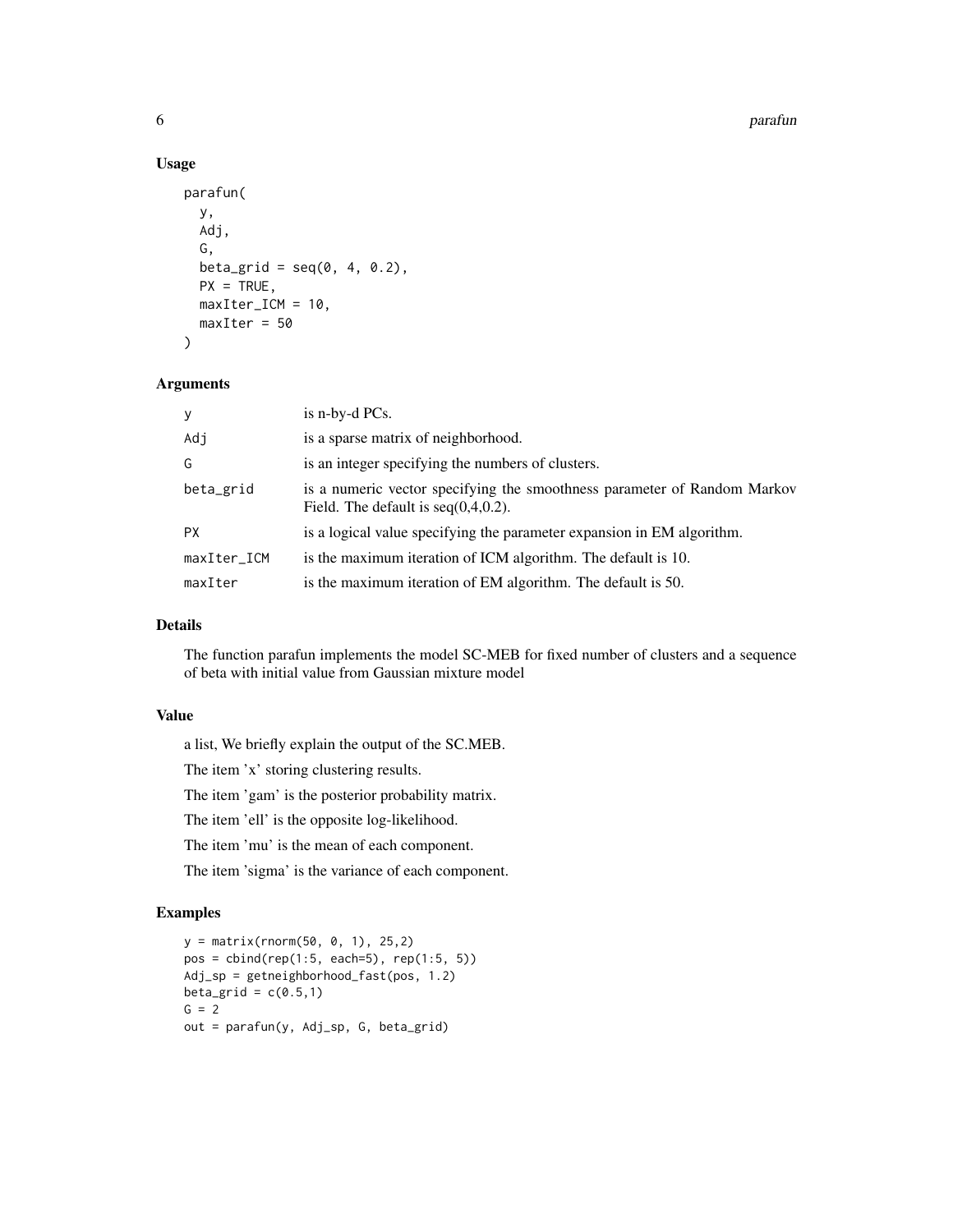<span id="page-6-0"></span>

#### Description

A dataset containing PCs

#### Usage

data(PC)

#### Format

It is a matrix containing 5 PCs the variables are listed as following

PC1 The 1th PC PC2 The 2th PC ... PC5 The 5th PC

#### Examples

```
## run the PC with the Gaussian mixture model
data(PC)
out1 = mclust::Mclust(PC,G = 2)
```
SC.MEB *SC.MEB.*

#### Description

SC.MEB implements the model SC-MEB, spatial clustering with hidden Markov random field using empirical Bayes.

#### Usage

```
SC.MEB(
 y,
 Adj_sp,
 beta_grid = seq(0, 4, 0.2),
 K_set = 2:10,
 parallel = TRUE,
 num\_core = 5,
 PX = TRUE,maxIter_ICM = 10,
 maxIter = 50)
```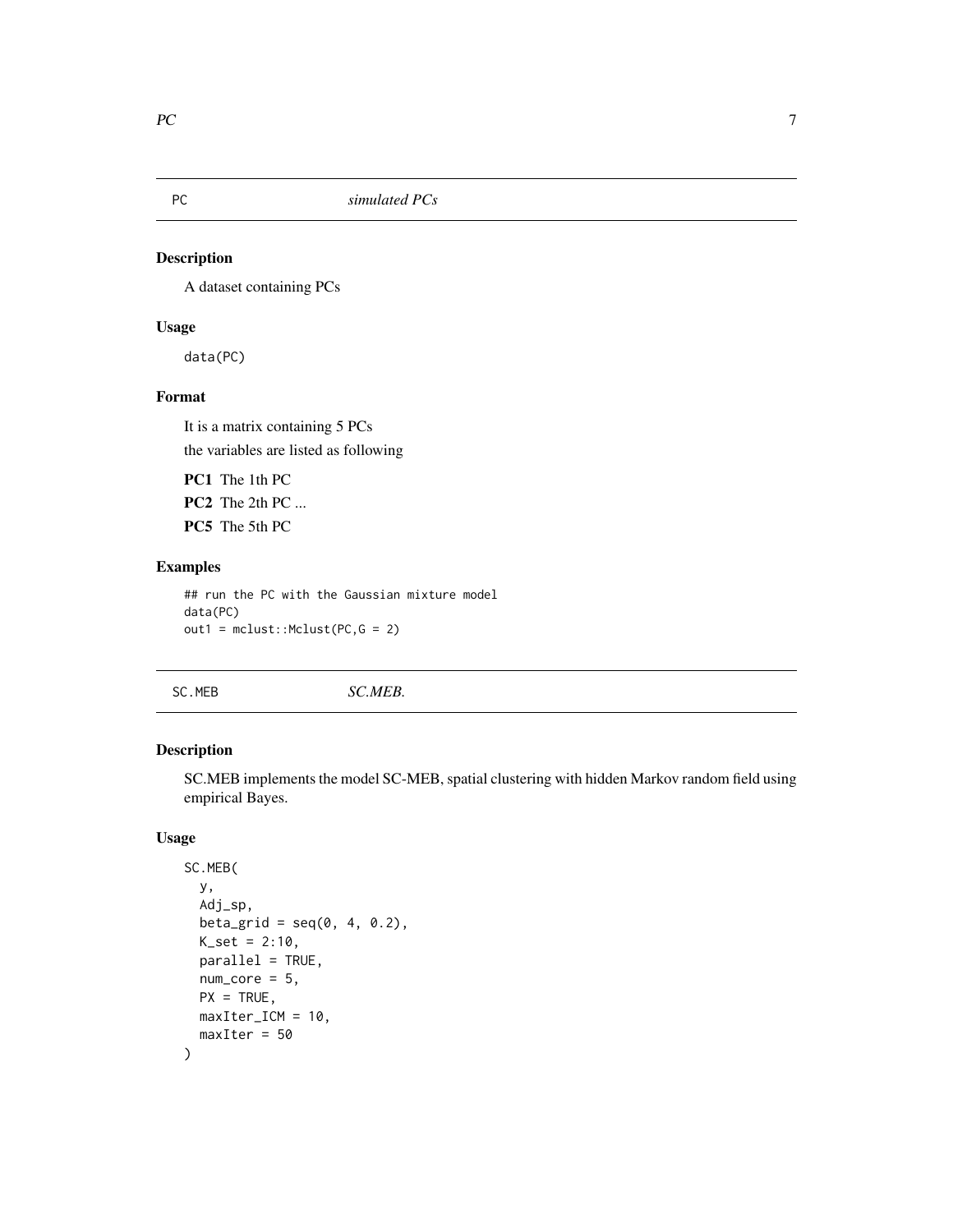#### Arguments

| У           | is n-by-d PCs.                                                                                                                                     |
|-------------|----------------------------------------------------------------------------------------------------------------------------------------------------|
| Adj_sp      | is a sparse matrix of neighborhood. It is often generated from function find_neighbors2<br>or getneighborhood fast.                                |
| beta_grid   | is a numeric vector specifying the smoothness parameter of Random Markov<br>Field. The default is $seq(0,4,0.2)$ .                                 |
| K_set       | is an integer vector specifying the numbers of mixture components (clusters) for<br>which the BIC is to be calculated. The default is $K = 2:10$ . |
| parallel    | is a logical value to decide whether the function SC.MEB run in parallel. The<br>default is TRUE.                                                  |
| num_core    | is an integer value to decide how many cores are used to run SC. MEB in parallel.                                                                  |
| <b>PX</b>   | is a logical value to decide whether to use parameter expansion in EM algorithm                                                                    |
| maxIter_ICM | is the maximum iteration of ICM algorithm. The default is 10.                                                                                      |
| maxIter     | is the maximum iteration of EM algorithm. The default is 50.                                                                                       |

#### Details

SC.MEB can implements the model SC-MEB in parallel which can improve the speed of the computation.

#### Value

a list, We briefly explain the output of the SC.MEB.

The item 'x' contains clustering results.

The item 'gam' is the posterior probability matrix.

The item 'ell' is the opposite log-likelihood.

The item 'mu' is the mean of each component.

The item 'sigma' is the variance of each component.

#### References

Yang Y, Shi X, Zhou Q, et al. SC-MEB: spatial clustering with hidden Markov random field using empirical Bayes[J]. bioRxiv, 2021.

```
y = matrix(rnorm(50, 0, 1), 25,2)
pos = child(rep(1:5, each=5), rep(1:5, 5))Adj_sp = getneighborhood_fast(pos, 1.2)
beta_grid = c(0.5,1)K_set = 2:3
out = SC.MEB(y, Adj_sp, beta_grid, K_set, TRUE, 2)
```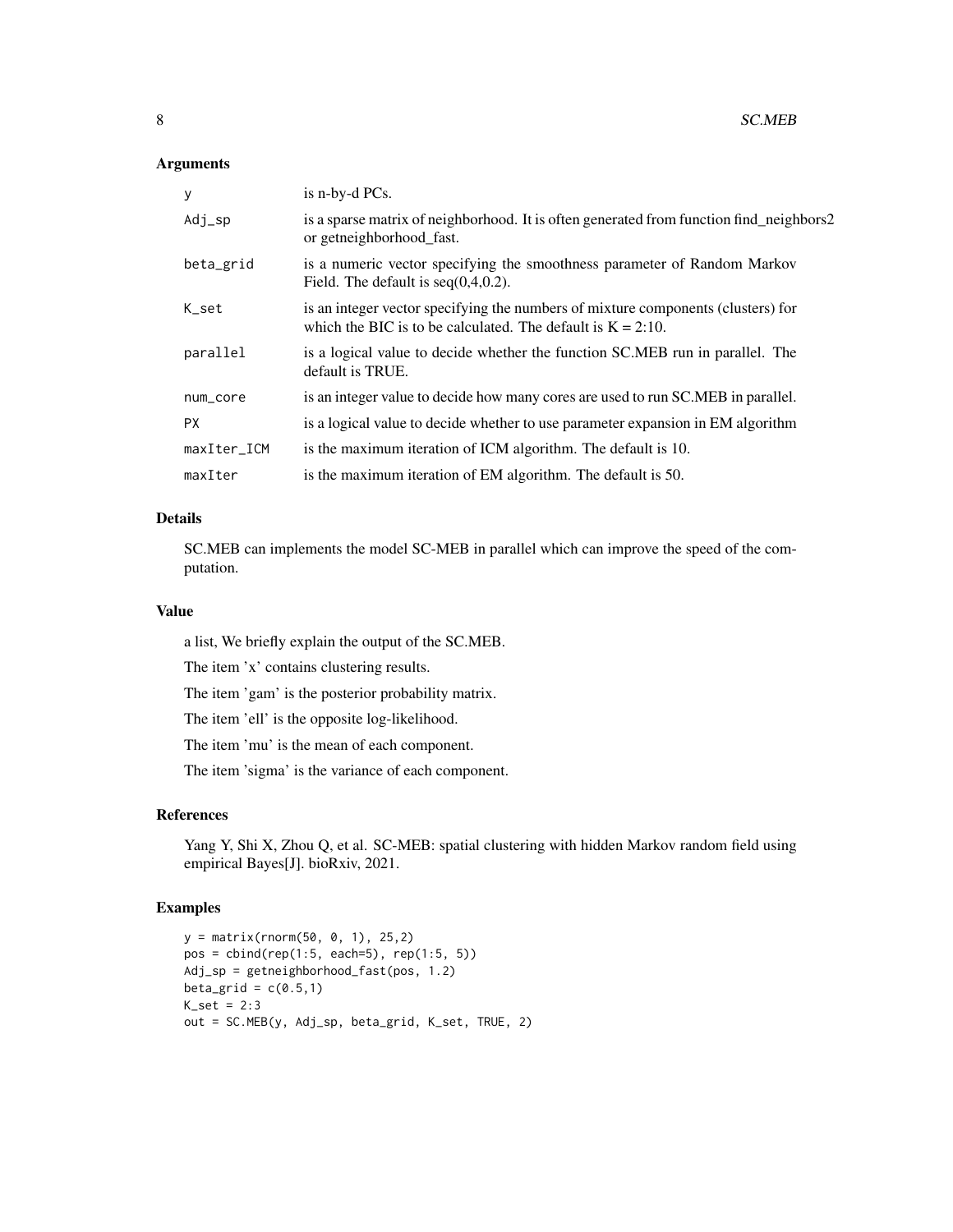<span id="page-8-0"></span>

#### Description

A dataset of SingleCellExperiment

#### Usage

data(sce)

#### Format

It is a SingleCellExperiment object with gene expression and meta information

#### References

Amezquita R A, Lun A T L, Becht E, et al. Orchestrating single-cell analysis with Bioconductor[J]. Nature methods, 2020, 17(2): 137-145.

#### Examples

## find the neighborhood of spots in SingleCellExperiment data(sce) out = find\_neighbors2(sce, "ST")

selectK *selectK.*

#### Description

The function selectK is used to select the best K according to BIC or Modified BIC criterion.

#### Usage

```
selectK(SCobject, K_set = 2:10, criterion = "BIC", c = 1)
```

| SCobject  | is an object generated from SC.MEB function.                                                                                       |
|-----------|------------------------------------------------------------------------------------------------------------------------------------|
| K set     | is a integer vector used in SC.MEB. The default is 2:10                                                                            |
| criterion | is a character specifying the criterion for selecting K. The default value is BIC.<br>The alternative value MBIC can also be used. |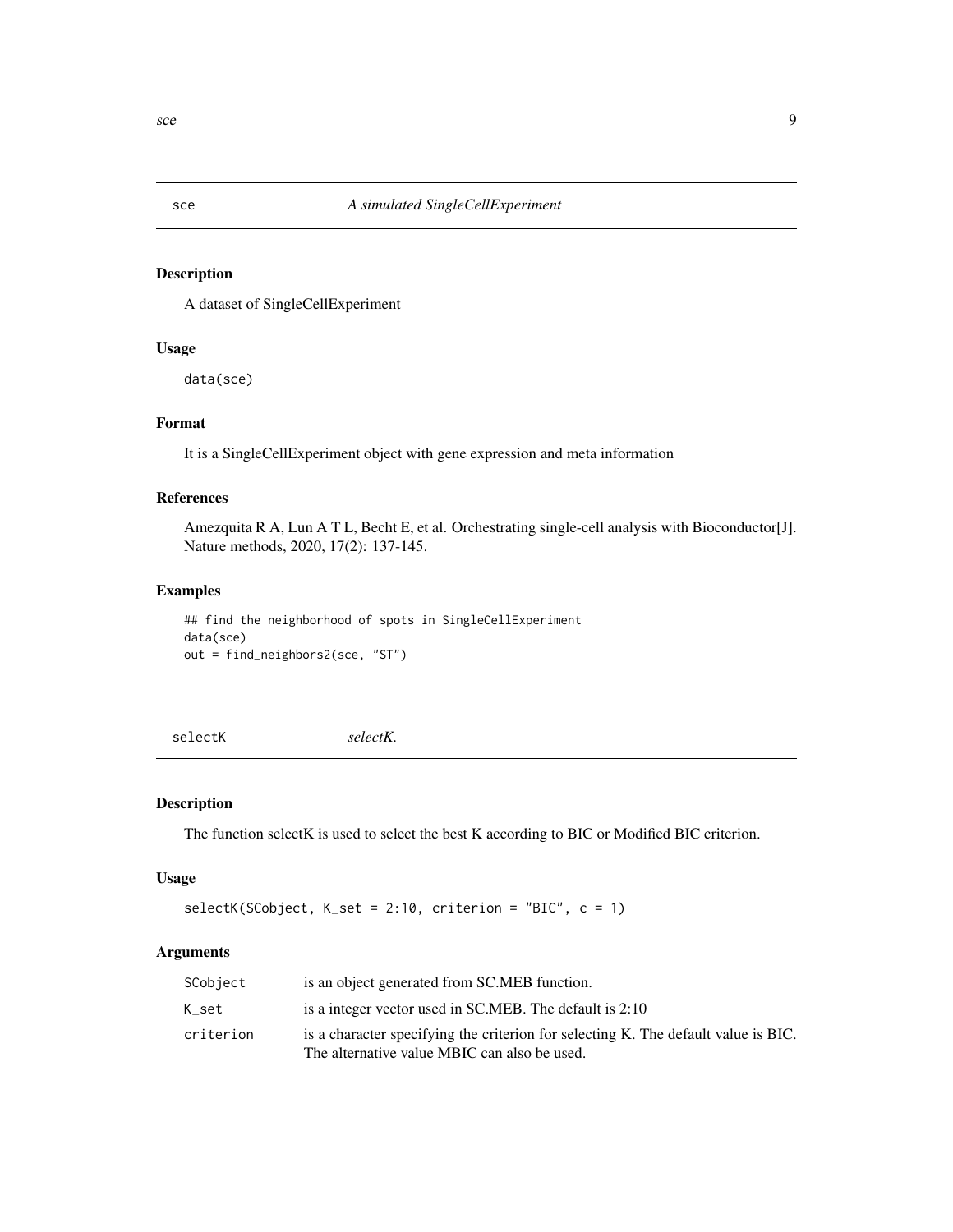<span id="page-9-0"></span>c is a positive value in the modified BIC. The default is 1. Here we briefly explain how to choose the parameter c in the modified BIC. In general, For the ST or Visium dataset, it often ranges from 0.4 to 1 while for the MERFISH dataset with large number of cells, it often becomes larger, for example 10,20. Most importantly, SC-MEB is fast, scaling well in terms of sample size, which allow the user to tune the c based on their prior knowledge about the tissues or cells.

#### Details

The function selectK is used to select the best K according to BIC or Modified BIC criterion.

#### Value

a list contains two items. one is for the best K and the other is the clustering labels of n spots.

#### Examples

```
y = matrix(rnorm(50, 0, 1), 25,2)
pos = child(rep(1:5, each=5), rep(1:5, 5))Adj_sp = getneighborhood_fast(pos, 1.2)
beta_grid = c(0.5,1)K_sset = 2:3
out = SC.MEB(y, Adj_sp, beta_grid, K_set, TRUE, 2)
selectK(out, K_set)
```
selectKPlot *selectKPlot.*

#### Description

The function selectKPlot is used to demonstrate the scatter plot of BIC or Modified BIC vs K for selecting the best K.

#### Usage

selectKPlot(SCobject, K\_set = 2:10, criterion = "BIC", c = 1)

| SCobject  | is a object generated from SC.MEB function.                                                                                                                                                                                                                                                                                                                                                                                                                                                          |
|-----------|------------------------------------------------------------------------------------------------------------------------------------------------------------------------------------------------------------------------------------------------------------------------------------------------------------------------------------------------------------------------------------------------------------------------------------------------------------------------------------------------------|
| K_set     | is the corresponding K_set used in your previous function SC.MEB.                                                                                                                                                                                                                                                                                                                                                                                                                                    |
| criterion | is a character specifying the criterion for selecting K. The default is BIC, the<br>alternative criterion MBIC can also be used.                                                                                                                                                                                                                                                                                                                                                                     |
| C         | is a positive value in modified BIC. The default is 1. Here we briefly explain<br>how to choose the parameter c in the modified BIC. In general, For the ST or<br>Visium dataset, it often ranges from 0.4 to 1 while for the MERFISH dataset<br>with large number of cells, it often becomes larger, for example 10,20. Most<br>importantly, SC-MEB is fast, scaling well in terms of sample size, which allow<br>the user to tune the c based on their prior knowledge about the tissues or cells. |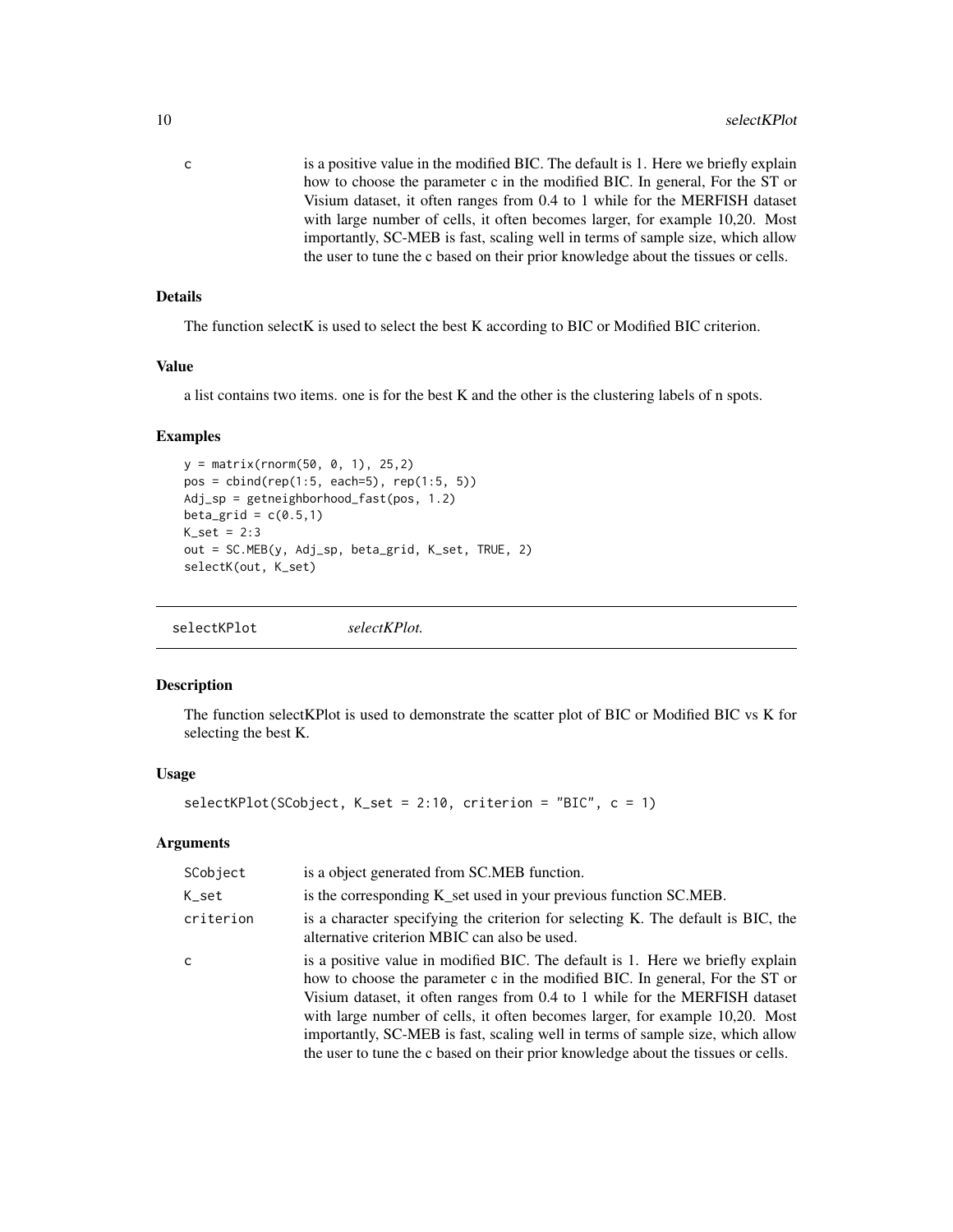#### <span id="page-10-0"></span>spatialPreprocess 11

#### Details

The function selectKPlot is used to demonstrate the scatter plot of BIC or Modified BIC vs K for selecting the best K.

#### Value

a ggplot2 object.

#### Examples

```
y = matrix(rnorm(50, 0, 1), 25,2)
pos = cbind(rep(1:5, each=5), rep(1:5, 5))
Adj_sp = getneighborhood_fast(pos, 1.2)
beta_grid = c(0.5,1)K_set = 2:3
out = SC.MEB(y, Adj_sp, beta_grid, K_set, TRUE, 2)
selectKPlot(out, K_set)
```
spatialPreprocess *Preprocess a spatial dataset for SC-MEB*

#### Description

Adds metadata required for downstream analyses, and (optionally) performs PCA on log-normalized expression of top HVGs.

#### Usage

```
spatialPreprocess(
  sce,
  platform = c("Visium", "ST"),
 n.PCs = 15,
  n.HVGs = 2000,skip.PCA = FALSE,
  log.normalize = TRUE,
  assay.type = "logcounts",
  BSPARAM = BiocSingular::ExactParam()
)
```

| sce      | SingleCellExperiment to preprocess                                                                                       |
|----------|--------------------------------------------------------------------------------------------------------------------------|
| platform | Spatial sequencing platform. Used to determine spot layout and neighborhood<br>structure (Visium = hex, $ST = square$ ). |
| n.PCs    | Number of principal components to compute. We suggest using the top 15 PCs<br>in most cases.                             |
| n.HVGs   | Number of highly variable genes to run PCA upon.                                                                         |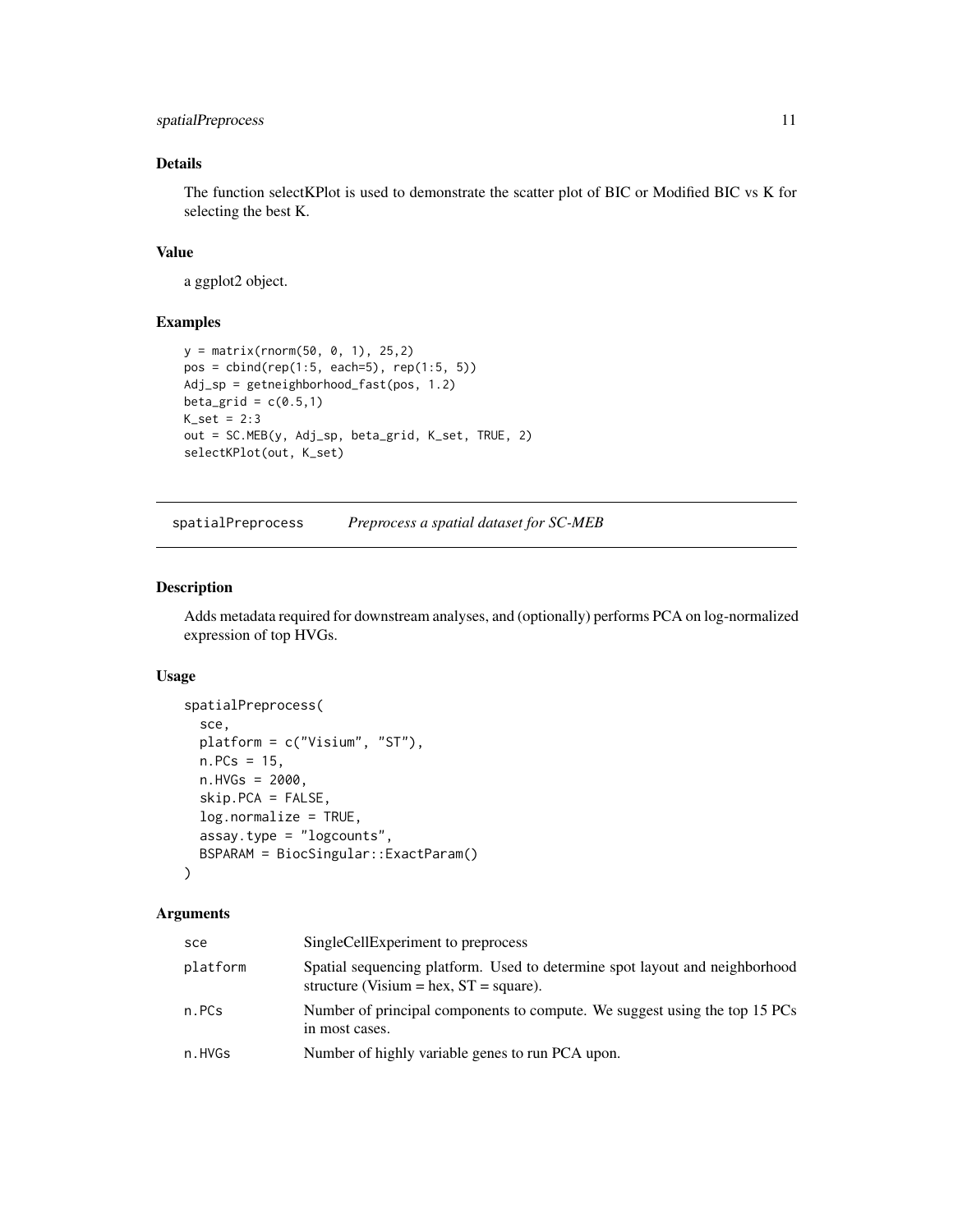<span id="page-11-0"></span>

| skip.PCA       | Skip PCA (if dimensionality reduction was previously computed.)                                                                                                                                                                                                                                                                          |
|----------------|------------------------------------------------------------------------------------------------------------------------------------------------------------------------------------------------------------------------------------------------------------------------------------------------------------------------------------------|
| log.normalize  | Whether to log-normalize the input data with scater. May be omitted if log-<br>normalization previously computed.                                                                                                                                                                                                                        |
| assay.type     | Name of assay in sce containing normalized counts. Leave as "logcounts" un-<br>less you explicitly pre-computed a different normalization and added it to sce<br>under another assay. Note that we do not recommend running BayesSpace on<br>PCs computed from raw counts.                                                               |
| <b>BSPARAM</b> | A BiocSingularParam object specifying which algorithm should be used to per-<br>form the PCA. By default, an exact PCA is performed, as current spatial datasets<br>are generally small $($ <10,000 spots). To perform a faster approximate PCA,<br>please specify FastAutoParam() and set a random seed to ensure reproducibil-<br>ity. |

#### Value

SingleCellExperiment with PCA and SC.MEB metadata

```
## read the simulated data
data(sce)
platform = "ST"
out = find_neighbors2(sce, platform)
```